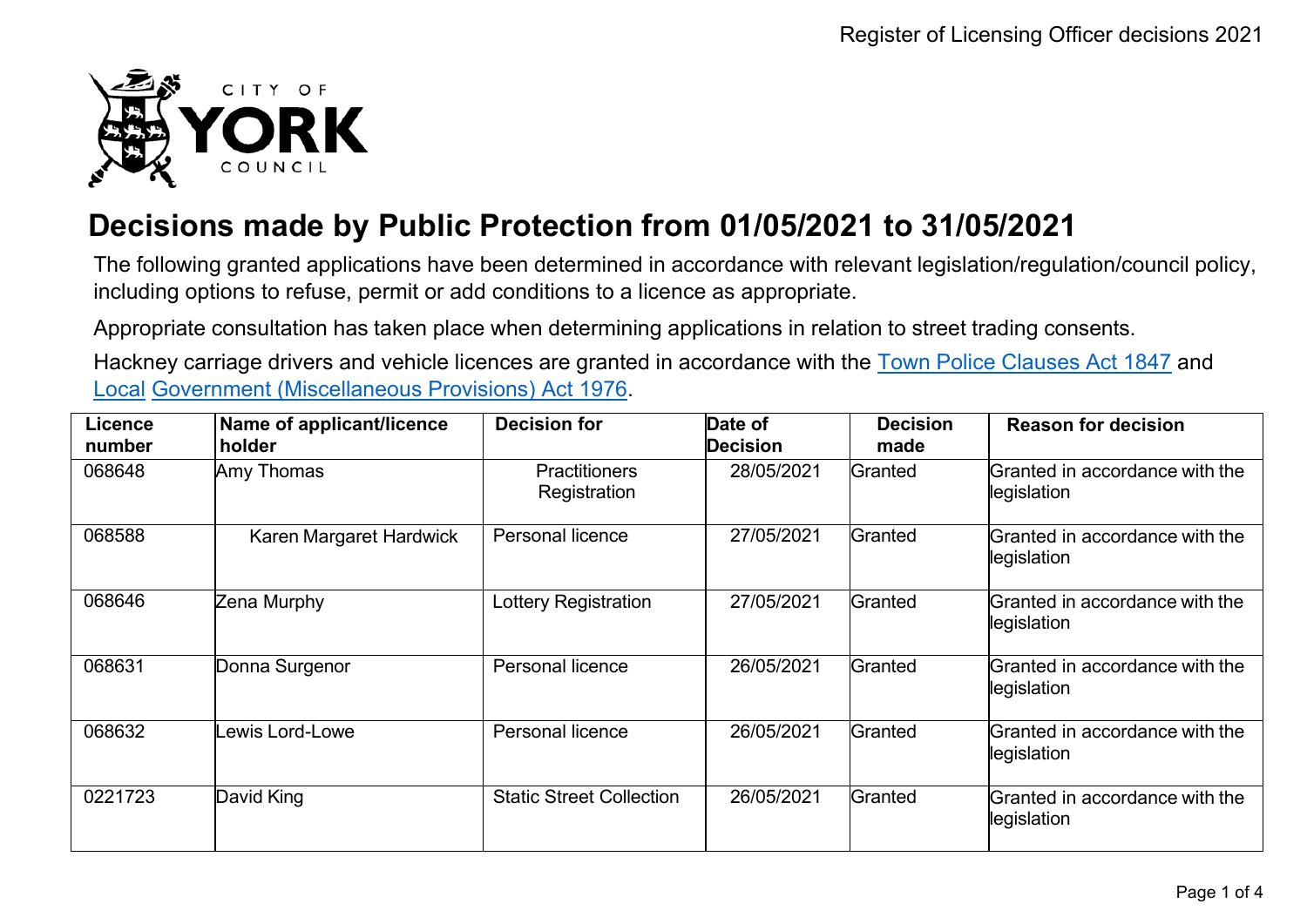Register of Licensing Officer decisions 2021

| <b>Licence</b><br>number | Name of applicant/licence<br>holder | <b>Decision for</b>             | Date of<br><b>Decision</b> | <b>Decision</b><br>made | <b>Reason for decision</b>                    |
|--------------------------|-------------------------------------|---------------------------------|----------------------------|-------------------------|-----------------------------------------------|
| 0221745                  | Leonard Pritchard                   | <b>Static Street Collection</b> | 27/05/2021                 | Granted                 | Granted in accordance with the<br>legislation |
| 068643                   | <b>Alexander Richard Wilkinson</b>  | Personal licence                | 27/05/2021                 | Granted                 | Granted in accordance with the<br>legislation |
| 0196124                  | Jeanette Saveage                    | <b>Static Street Collection</b> | 26/05/2021                 | Granted                 | Granted in accordance with the<br>legislation |
| 068602                   | <b>Jingrong Gao</b>                 | Personal licence                | 25/05/2021                 | Granted                 | Granted in accordance with the<br>legislation |
| 06843                    | Naburn Caravan Park                 | <b>Premises Licence</b>         | 25/05/2021                 | Granted                 | Granted in accordance with the<br>legislation |
| 068185                   | Anna Broadhurst                     | Personal licence                | 25/05/2021                 | Granted                 | Granted in accordance with the<br>legislation |
| 068617                   | <b>James McNicol</b>                | Personal licence                | 25/05/2021                 | Granted                 | Granted in accordance with the<br>legislation |
| 068601                   | Lauren Cooper                       | <b>Personal licence</b>         | 21/05/2021                 | Granted                 | Granted in accordance with the<br>legislation |
| 068304                   | Co-op, Chocolate Works              | <b>Premises Grant</b>           | 24/05/2021                 | Granted                 | Granted in accordance with the<br>legislation |
| 068608                   | Emily Bennett                       | <b>Personal licence</b>         | 24/05/2021                 | Granted                 | Granted in accordance with the<br>legislation |
| 068610                   | <b>Bethan Owen</b>                  | Personal licence                | 24/05/2021                 | Granted                 | Granted in accordance with the<br>legislation |
| 068607                   | Emma Forbes                         | Personal licence                | 24/05/2021                 | Granted                 | Granted in accordance with the<br>legislation |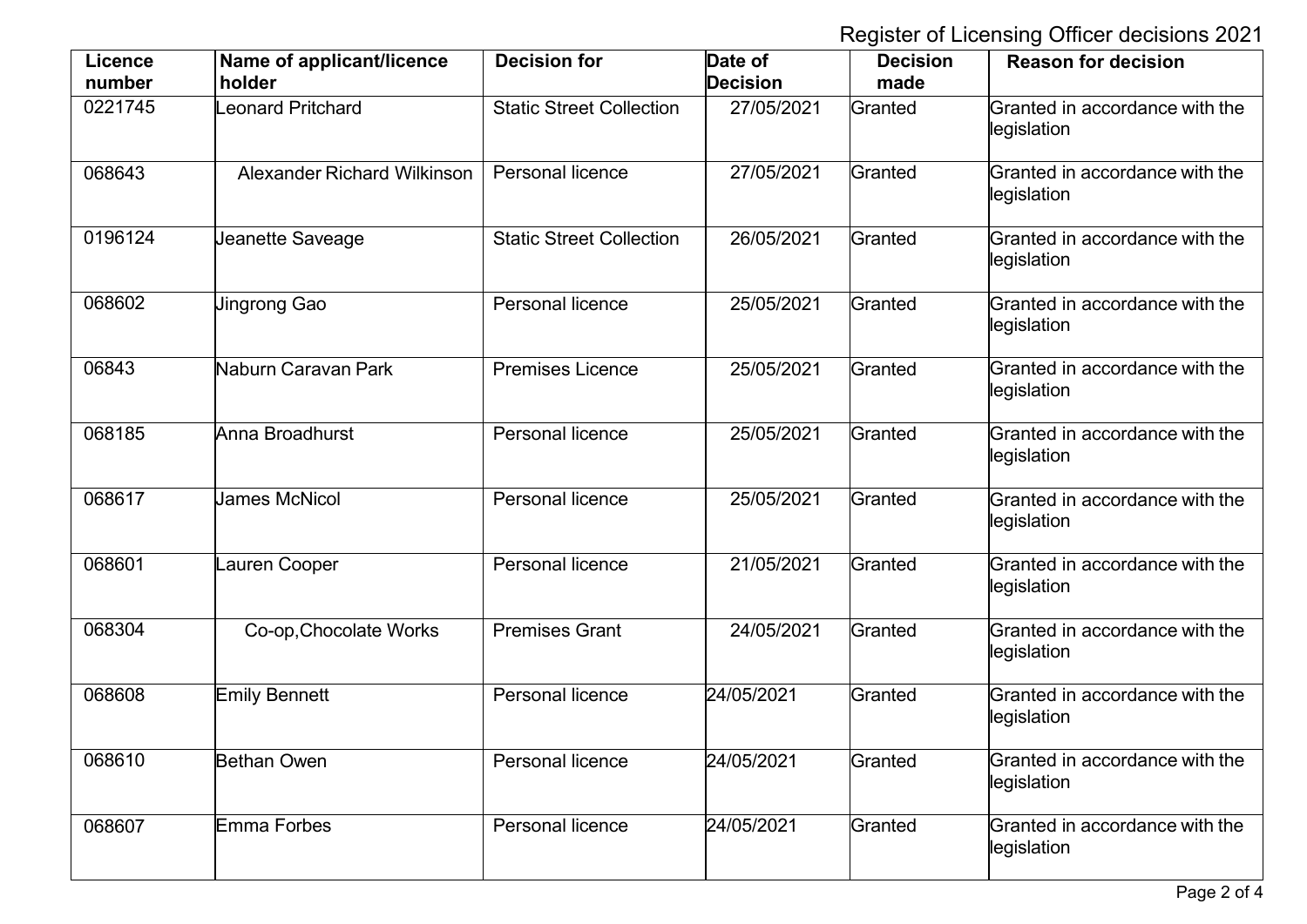Register of Licensing Officer decisions 2021

| <b>Licence</b><br>number | Name of applicant/licence<br>holder | <b>Decision for</b>                  | Date of<br><b>Decision</b> | <b>Decision</b><br>made | <b>Reason for decision</b>                    |
|--------------------------|-------------------------------------|--------------------------------------|----------------------------|-------------------------|-----------------------------------------------|
| 068429                   | The Confessional                    | <b>Premises Licence</b>              | 21/05/2021                 | Granted                 | Granted in accordance with the<br>legislation |
| 068596                   | Aleksandra Chalkowska               | <b>Premises Registration</b>         | 20/05/2021                 | Granted                 | Granted in accordance with the<br>legislation |
| 068583                   | Aleksandra Chalkowska               | <b>Practitioners</b><br>Registration | 20/05/2021                 | Granted                 | Granted in accordance with the<br>legislation |
| 221435                   | Gareth Wigdahl                      | Occ STC                              | 17/05/2021                 | Granted                 | Granted in accordance with the<br>legislation |
| 068393                   | <b>Fulford Wines Ltd</b>            | <b>Premises Licence</b>              | 15/05/2021                 | Granted                 | Granted in accordance with the<br>legislation |
| 068351                   | <b>James Cundall</b>                | <b>Premises Licence</b>              | 15/05/2021                 | Granted                 | Granted in accordance with the<br>legislation |
| 221364                   | <b>Robin Larkin</b>                 | House to House                       | 13/05/2021                 | Granted                 | Granted in accordance with the<br>legislation |
| 068372                   | YO31 Wood Fired Pizza Co            | <b>Premises Licence</b>              | 13/05/2021                 | Granted                 | Granted in accordance with the<br>legislation |
| 068550                   | <b>Steven Hullah</b>                | <b>Personal licence</b>              | 12/05/2021                 | Granted                 | Granted in accordance with the<br>legislation |
| 068548                   | Kelli Armour                        | <b>Premises Registration</b>         | 12/05/2021                 | Granted                 | Granted in accordance with the<br>legislation |
| 206524                   | <b>York Rescue Boat</b>             | <b>Static Street Collection</b>      | 14/05/2021                 | Granted                 | Granted in accordance with the<br>legislation |
| 068537                   | <b>Ellie Copley</b>                 | <b>Practitioners</b><br>registration | 11/05/2021                 | Granted                 | Granted in accordance with the<br>legislation |